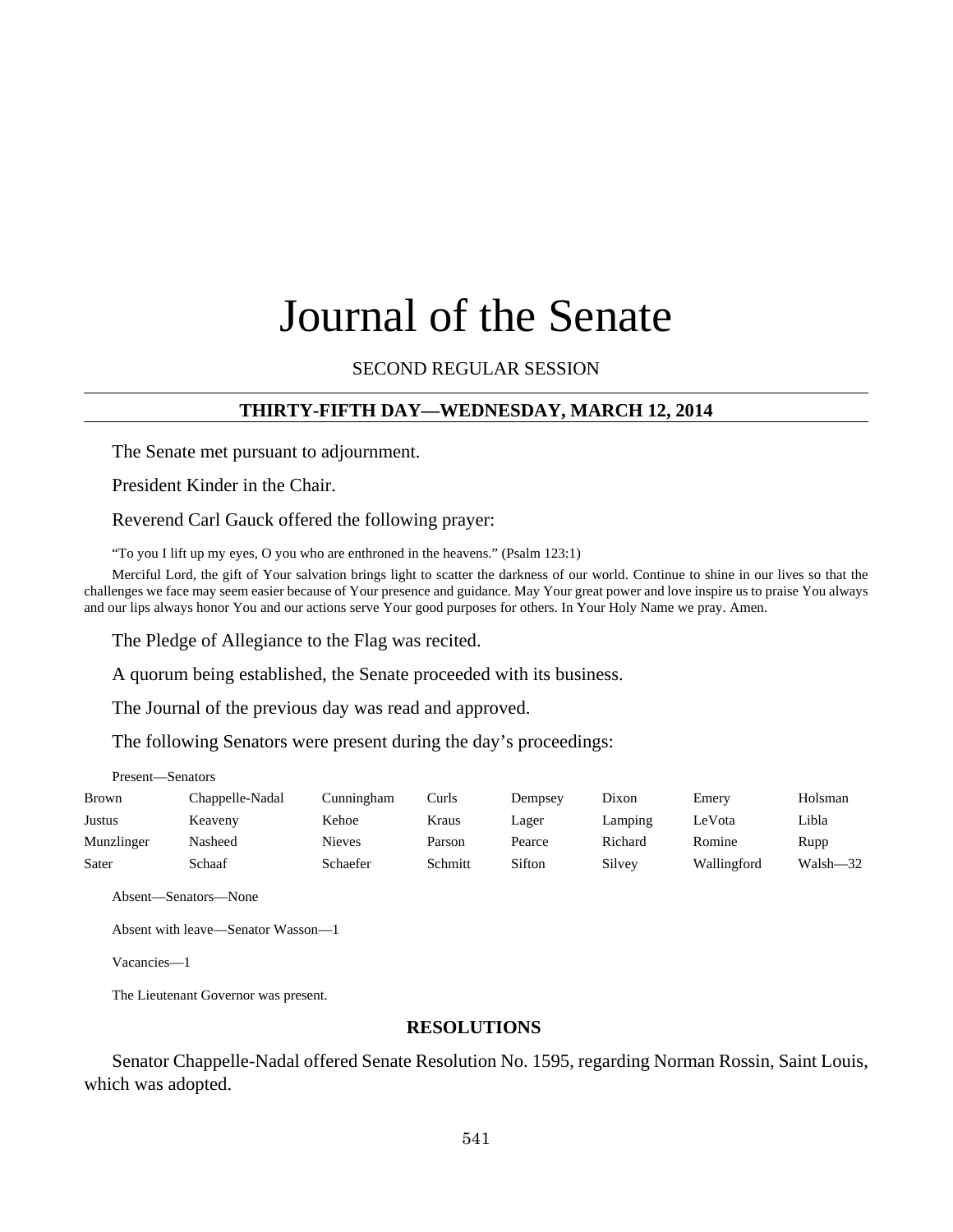Senator Chappelle-Nadal offered Senate Resolution No. 1596, regarding Tiffany Henton, which was adopted.

Senator Nieves offered Senate Resolution No. 1597, regarding John Sydnor, Chesterfield, which was adopted.

Senator Nieves offered Senate Resolution No. 1598, regarding Daniel Liddy, Wildwood, which was adopted.

# **REPORTS OF STANDING COMMITTEES**

Senator Richard, Chairman of the Committee on Rules, Joint Rules, Resolutions and Ethics, submitted the following report:

Mr. President: Your Committee on Rules, Joint Rules, Resolutions and Ethics, to which was referred **SB 718**, begs leave to report that it has examined the same and finds that the bill has been truly perfected and that the printed copies furnished the Senators are correct.

## **SENATE BILLS FOR PERFECTION**

Senator Justus moved that **SB 491**, with **SCS** (pending), be called from the Informal Calendar and again taken up for perfection, which motion prevailed.

Senator Pearce assumed the Chair.

Senator Rupp assumed the Chair.

Senator Pearce assumed the Chair.

Photographers from KRCG-TV were given permission to take pictures in the Senate Chamber.

Senator Kraus assumed the Chair.

At the request of Senator Justus, **SB 491**, with **SCS** (pending), was placed on the Informal Calendar.

On motion of Senator Richard, the Senate recessed until 4:00 p.m.

# **RECESS**

The time of recess having expired, the Senate was called to order by Senator Pearce.

# **MESSAGES FROM THE HOUSE**

The following messages were received from the House of Representatives through its Chief Clerk:

Mr. President: I am instructed by the House of Representatives to inform the Senate that the House has taken up and passed **HB 1271**, entitled:

An Act to amend chapter 376, RSMo, by adding thereto one new section relating to fees for optometric and ophthalmic services.

In which the concurrence of the Senate is respectfully requested.

Read 1st time.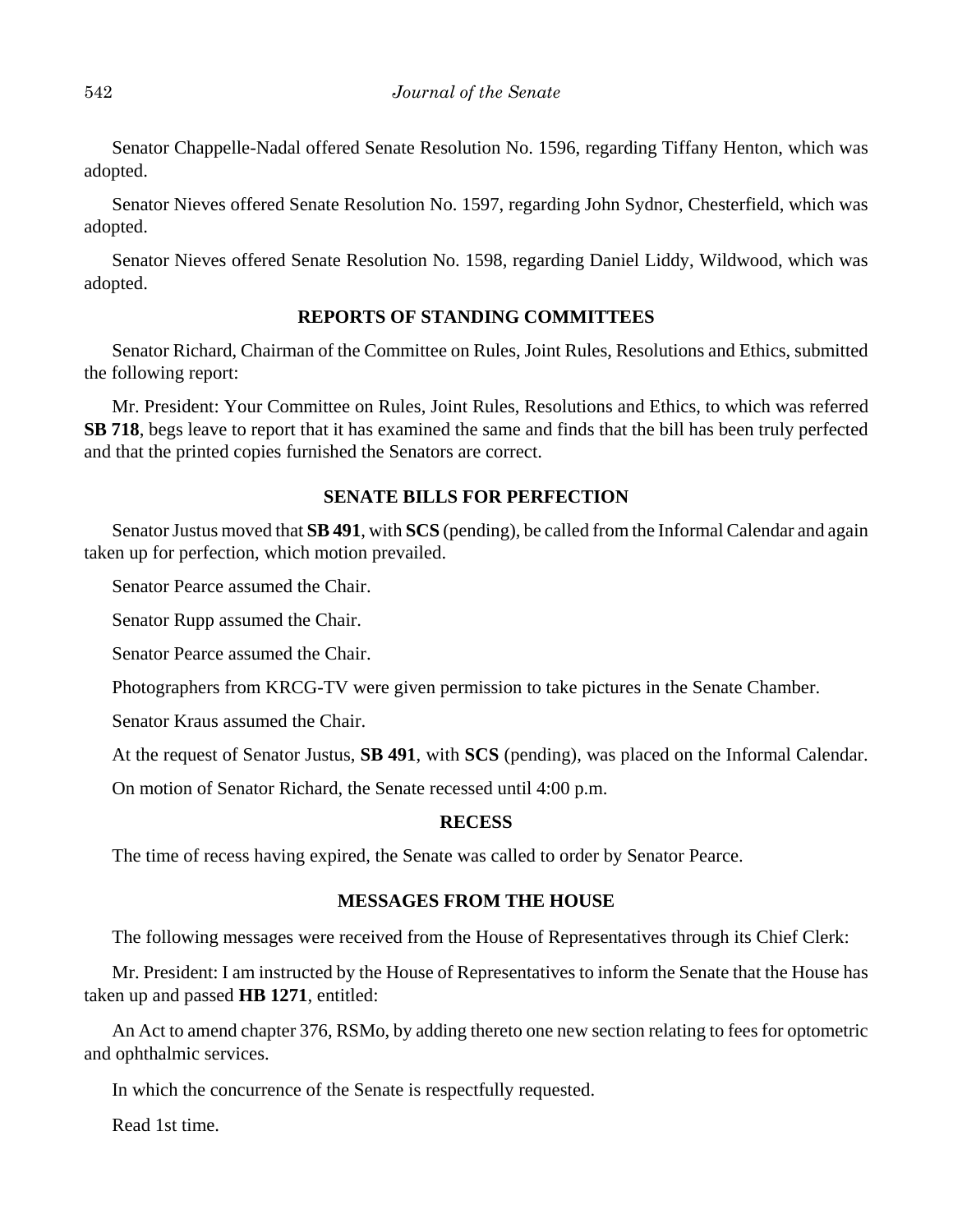Also,

Mr. President: I am instructed by the House of Representatives to inform the Senate that the House has taken up and passed **HB 1483**, entitled:

An Act to repeal section 208.152, RSMo, and to enact in lieu thereof one new section relating to MO HealthNet reimbursement for behavior assessment and intervention, with an emergency clause.

Emergency clause adopted.

In which the concurrence of the Senate is respectfully requested.

Read 1st time.

Also,

Mr. President: I am instructed by the House of Representatives to inform the Senate that the House has taken up and passed **HB 1086**, entitled:

An Act to repeal section 407.725, RSMo, and to enact in lieu thereof one new section relating to real estate repair contractors.

In which the concurrence of the Senate is respectfully requested.

Read 1st time.

Also,

Mr. President: I am instructed by the House of Representatives to inform the Senate that the House has taken up and passed **HB 1390**, entitled:

An Act to repeal sections 163.191, 173.1006, and 178.638, RSMo, and to enact in lieu thereof four new sections relating to allocation of core-funding increases in state funding for public institutions of higher education.

In which the concurrence of the Senate is respectfully requested.

Read 1st time.

Also,

Mr. President: I am instructed by the House of Representatives to inform the Senate that the House has taken up and passed **HCS** for **HB 1710**, entitled:

An Act to amend chapter 143, RSMo, by adding thereto one new section relating to refund donations to the Missouri national guard foundation fund.

In which the concurrence of the Senate is respectfully requested.

Read 1st time.

Also,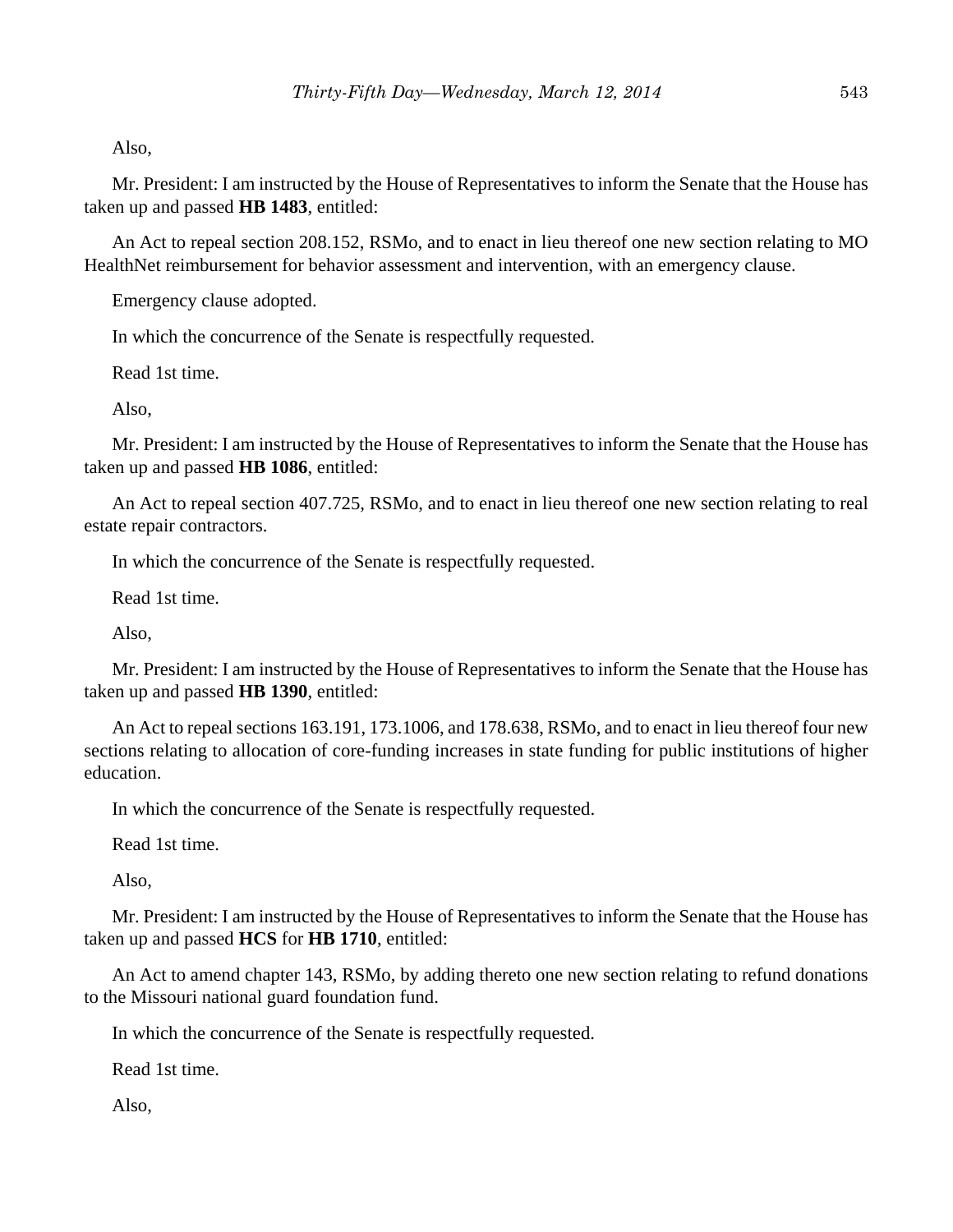Mr. President: I am instructed by the House of Representatives to inform the Senate that the House has taken up and adopted **SCR 19**.

Senator Romine assumed the Chair.

## **SENATE BILLS FOR PERFECTION**

Senator Justus moved that **SB 491**, with **SCS** (pending), be called from the Informal Calendar and again taken up for perfection, which motion prevailed.

At the request of Senator Justus, **SB 491**, with **SCS** (pending), was placed on the Informal Calendar.

President Pro Tem Dempsey assumed the Chair.

# **REPORTS OF STANDING COMMITTEES**

Senator Schaefer, Chairman of the Committee on Appropriations, submitted the following report:

Mr. President: Your Committee on Appropriations, to which was referred **HB 2014**, begs leave to report that it has considered the same and recommends that the Senate Committee Substitute, hereto attached, do pass.

## **RESOLUTIONS**

Senators LeVota and Kraus offered Senate Resolution No. 1599, regarding Jim Neighbors, Lee's Summit, which was adopted.

Senator LeVota offered Senate Resolution No. 1600, regarding Daniel Gilbert, Lee's Summit, which was adopted.

Senator LeVota offered Senate Resolution No. 1601, regarding Anthony Deffenbaugh, Blue Springs, which was adopted.

Senator LeVota offered Senate Resolution No. 1602, regarding Jack Knipp, Independence, which was adopted.

Senator Kehoe offered Senate Resolution No. 1603, regarding Dale A. Schmidt, Jefferson City, which was adopted.

Senator Brown offered Senate Resolution No. 1604, regarding Charleen Perschbacher, which was adopted.

Senator Lager offered Senate Resolution No. 1605, regarding the Fiftieth Wedding Anniversary of Mr. and Mrs. Bob Wood, Unionville, which was adopted.

# **INTRODUCTIONS OF GUESTS**

Senator Pearce introduced to the Senate, Barry R. Randolph, Marshall.

Senator Keaveny introduced to the Senate, Coro Fellow Marcus Brown, St. Louis.

On behalf of Senator Rupp and himself, Senator Schmitt introduced to the Senate, Anita Foelsch, St.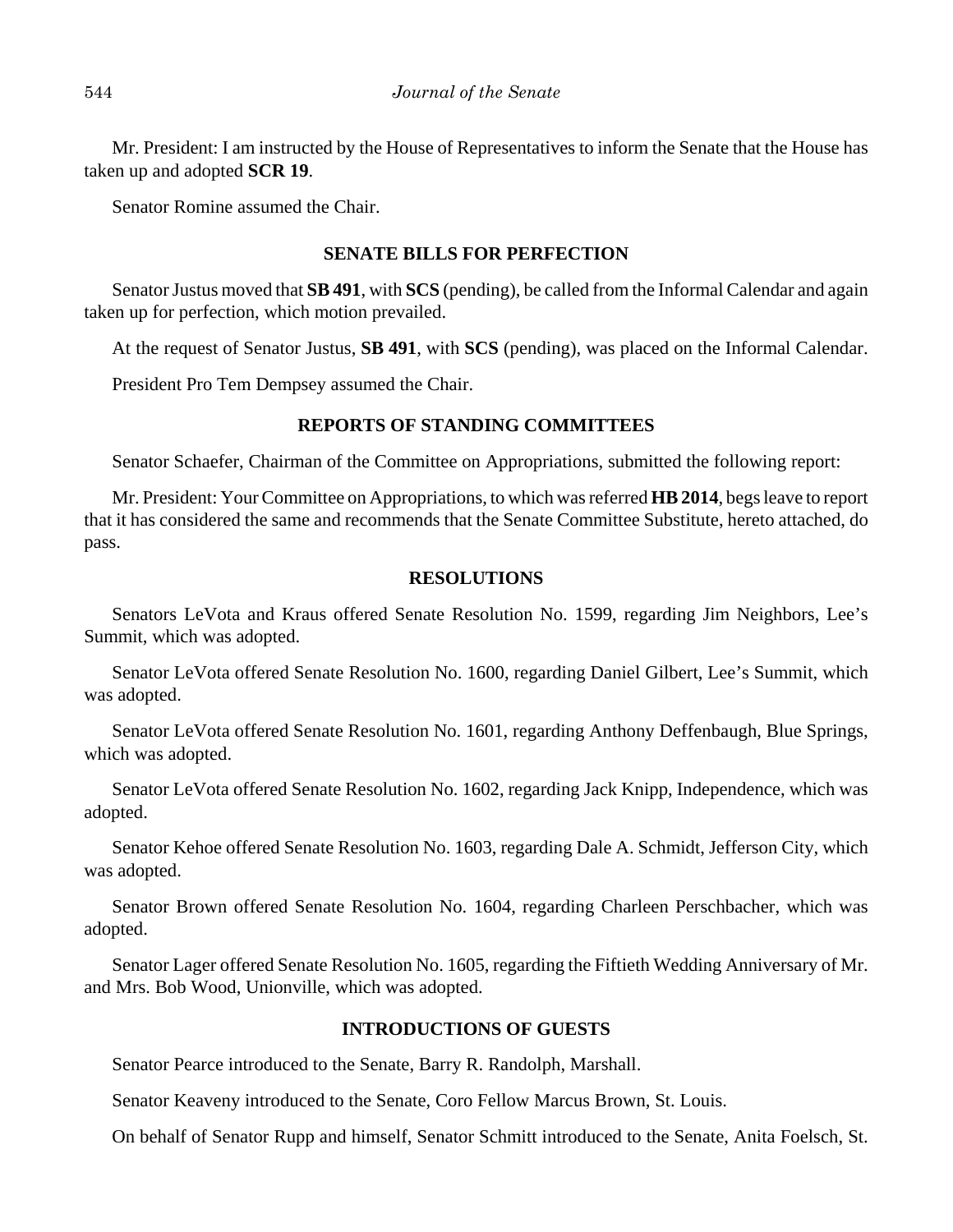Charles; and Madison Seiders, O'Fallon.

Senator Justus introduced to the Senate, Coro Fellow DeAnna Tipton, St. Louis.

Senator Rupp introduced to the Senate, Michelle, Bailey and Shelby Rhoades, St. Charles.

Senator Lager introduced to the Senate, Coro Fellow Catherine Gilbert, St. Louis.

Senator Dempsey introduced to the Senate, Coro Fellow Sarah Lewis.

Senator Kraus introduced to the Senate, Coro Fellow Ted Delicath.

Senator Chappelle-Nadal introduced to the Senate, Coro Fellow Tiffany Henton.

Senator Wallingford introduced to the Senate, Circuit Clerk Christy Hency and her daughter, Traci, Oran; and Traci was made an honorary page.

Senator Libla introduced to the Senate, Gordon, Sheila, Bethany and Samantha Hahn, Advance; and Liz Montgomery.

Senator Schmitt introduced to the Senate, teachers Marilyn Woodard, Amanda Kempter, Jane Fairbanks, Tracy Ziemba, and fourth grade students from North Glendale Elementary.

Senator Romine introduced to the Senate, Linda Huck, Farmington.

Senator Munzlinger introduced to the Senate, Elaine Carty, and thirty-one students and sponsors from Bowling Green Middle School.

Senator Curls introduced to the Senate, Coro Fellow Cassandra Mele, Los Angeles, California.

On behalf of Senator Pearce, the President introduced to the Senate, Circuit Clerk Deana Aversman, Lafayette County; and circuit clerks from around the state.

Senator Holsman introduced to the Senate, Lali Garcia, former State Representative Paul Rojas and Chris Medina, Kansas City; and representatives of Hispanic Day.

Senator Chappelle-Nadal introduced to the Senate, Feliz Tovar, St. Louis.

Senator Munzlinger introduced to the Senate, 2014 Youth EXCEL Leadership Development Program members: Paige Arment, Becca Burkhart, Travis Gittemeier, Madeline Hager, Blake Joiner, Zach Koenig, Rick Morris, Spencer Nuhn, Elizabeth Tustison, Abby Kertz and Kim Korff, Randolph County.

On behalf of Senator Lamping and himself, Senator Schmitt introduced to the Senate, representatives of Parents as Teachers from around the state.

On behalf of Senator Romine and himself, Senator Keaveny introduced to the Senate, Stephanie Littlefield, University City; and Stephen Littlefield, Potosi.

On motion of Senator Richard, the Senate adjourned under the rules.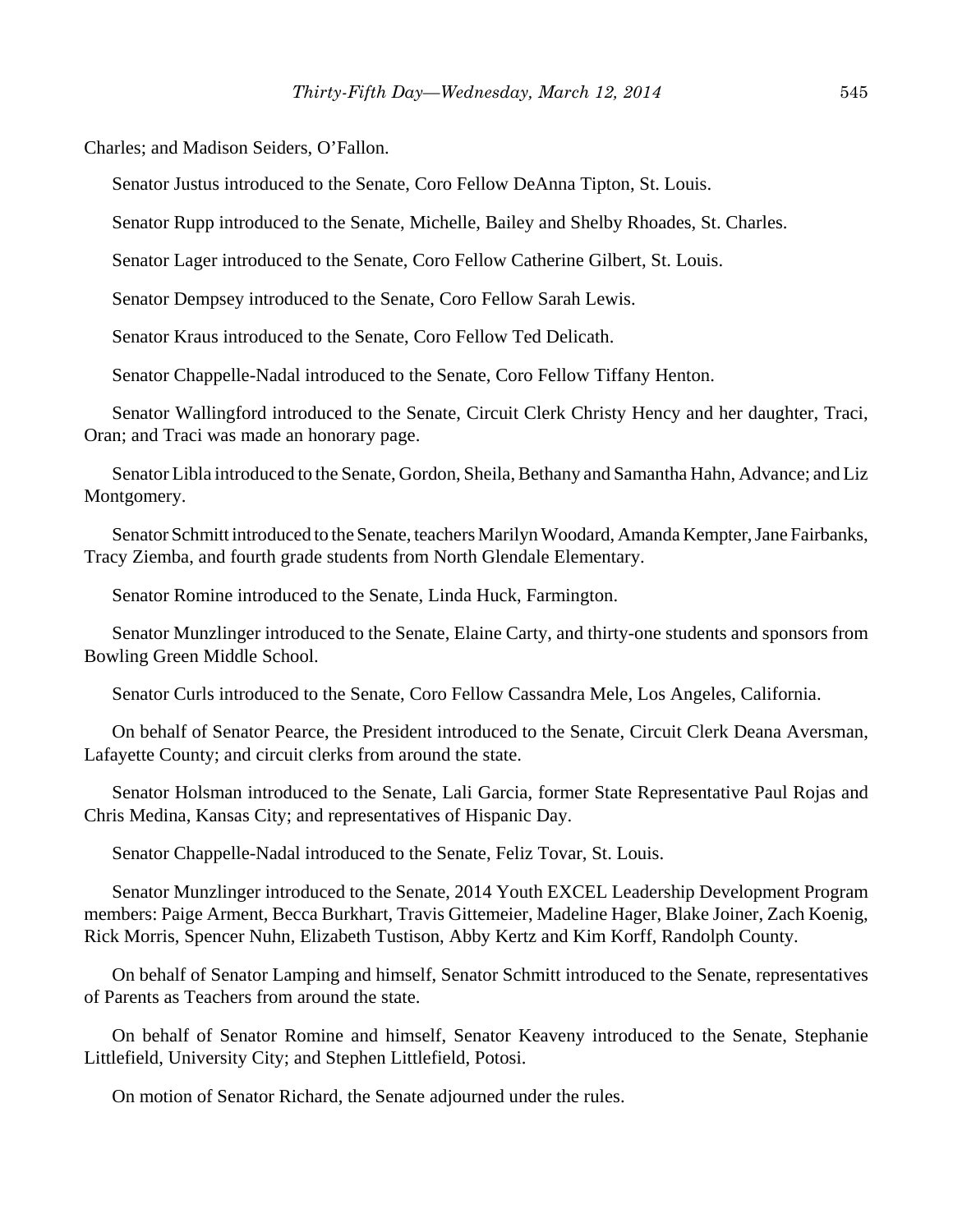546 *Journal of the Senate*

# SENATE CALENDAR \_\_\_\_\_\_

# THIRTY-SIXTH DAY–THURSDAY, MARCH 13, 2014 \_\_\_\_\_\_

## FORMAL CALENDAR

# SECOND READING OF SENATE BILLS

| SB 911-Libla                 |
|------------------------------|
| SB 912-Wasson                |
| SB 913-Wasson and Cunningham |
| SB 914-Munzlinger            |
| SB 915-Dixon                 |
| SB 916-Wallingford           |
| SB 917-Richard               |
| SB 918-Holsman               |
| SB 919-Justus                |
| SB 920-Munzlinger            |
| SB 921-Schaaf                |
| SB 922-Schaaf                |
| SB 923-Emery                 |
| SB 924-Emery                 |
| SB 925-Emery                 |
| SB 926-Sater                 |
| SB 927-Lamping               |
| SB 928-Lamping               |
| SB 929-Lamping               |
| SB 930-Lamping               |
| SB 931-Nieves                |
| SB 932-Nieves                |
| SB 933-Nieves                |
| SB 934-Schaaf                |
| SB 935-Holsman               |
| SB 936-Schaefer              |
| SB 937-Schaefer              |
| SB 938-Pearce                |
| SB 939-Curls                 |
| SB 940-Curls                 |
|                              |

SB 941-Curls, et al SB 942-Sater SB 943-Justus SB 944-Brown, et al SB 945-Brown, et al SB 946-Dixon SB 947-Dixon SB 948-Wallingford SB 949-Munzlinger SB 950-Holsman SB 951-Holsman SB 952-Dixon SB 953-Nasheed SB 954-Cunningham SB 955-Cunningham SB 956-Schaaf SB 957-Holsman SB 958-Nieves SB 959-Curls SB 960-Munzlinger SB 961-Nasheed SB 962-Justus SB 963-Justus SB 964-Lager SB 965-Lager SB 966-Lager SB 967-Lager SB 968-Lager SB 969-Kehoe

SB 970-Kehoe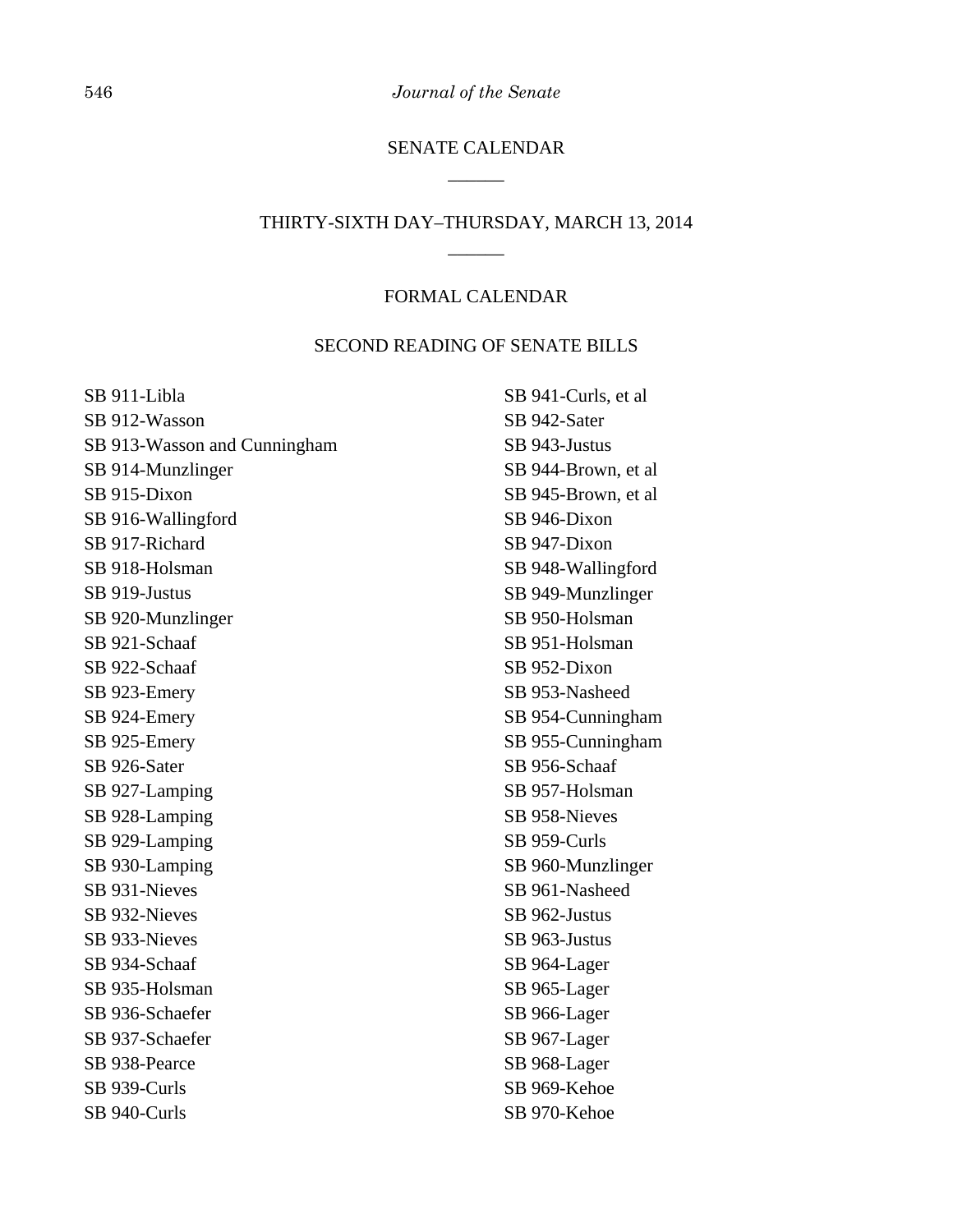SB 971-Kehoe SB 972-Kehoe SB 973-Brown SB 974-Rupp SB 975-Emery SB 976-Emery SB 977-Schmitt SB 978-Schmitt SB 979-Schaefer SB 980-Schaefer SB 981-Schaefer SB 982-Schaefer SB 983-Pearce SB 984-Sifton SB 985-Sifton SB 986-Sifton SB 987-Lamping

SB 988-Lamping SB 989-Lamping SB 990-Lamping SB 991-Kraus SB 992-Dempsey SB 993-Dempsey SB 994-Dixon SB 995-Sifton SJR 49-Cunningham SJR 50-Lamping SJR 51-Lamping SJR 52-Lamping SJR 53-Lamping SJR 54-Lamping SJR 55-Nieves SJR 56-Dixon SJR 57-Lager

#### HOUSE BILLS ON SECOND READING

HB 1430-Jones (110), et al HCS for HB 1058 HB 1133-Engler, et al HCS for HB 1051 HJR 48-Solon, et al HJR 72-Richardson, et al HCS for HB 1412 HCS for HBs 1253 & 1297 HCS for HB 1295 HCS for HB 1510 HCS for HB 1044 HB 1081-McCaherty, et al HCS for HB 1085 HB 1126-Dugger and Entlicher HB 1197-Elmer HB 1206-Wilson HCS for HB 1217 HB 1270-Lant, et al HB 1301-Neth HB 1468-Dohrman, et al

HB 1616-Muntzel, et al HCS for HB 1079 HB 1087-Crawford and Franklin HB 1141-Love, et al HCS for HB 1201 HB 1222-Dugger HB 1238-Hinson HB 1361-Gosen and Wieland HCS for HB 1376 HCS for HB 1523 HB 1268-Curtman, et al HB 1092-Lant, et al HCS for HJR 47 HB 1073-Dugger, et al HB 1110-Rowland HB 1359-Flanigan HCS for HBs 1646 & 1515 HCS for HB 1296 HB 1496-Reiboldt, et al HB 1173-Burlison, et al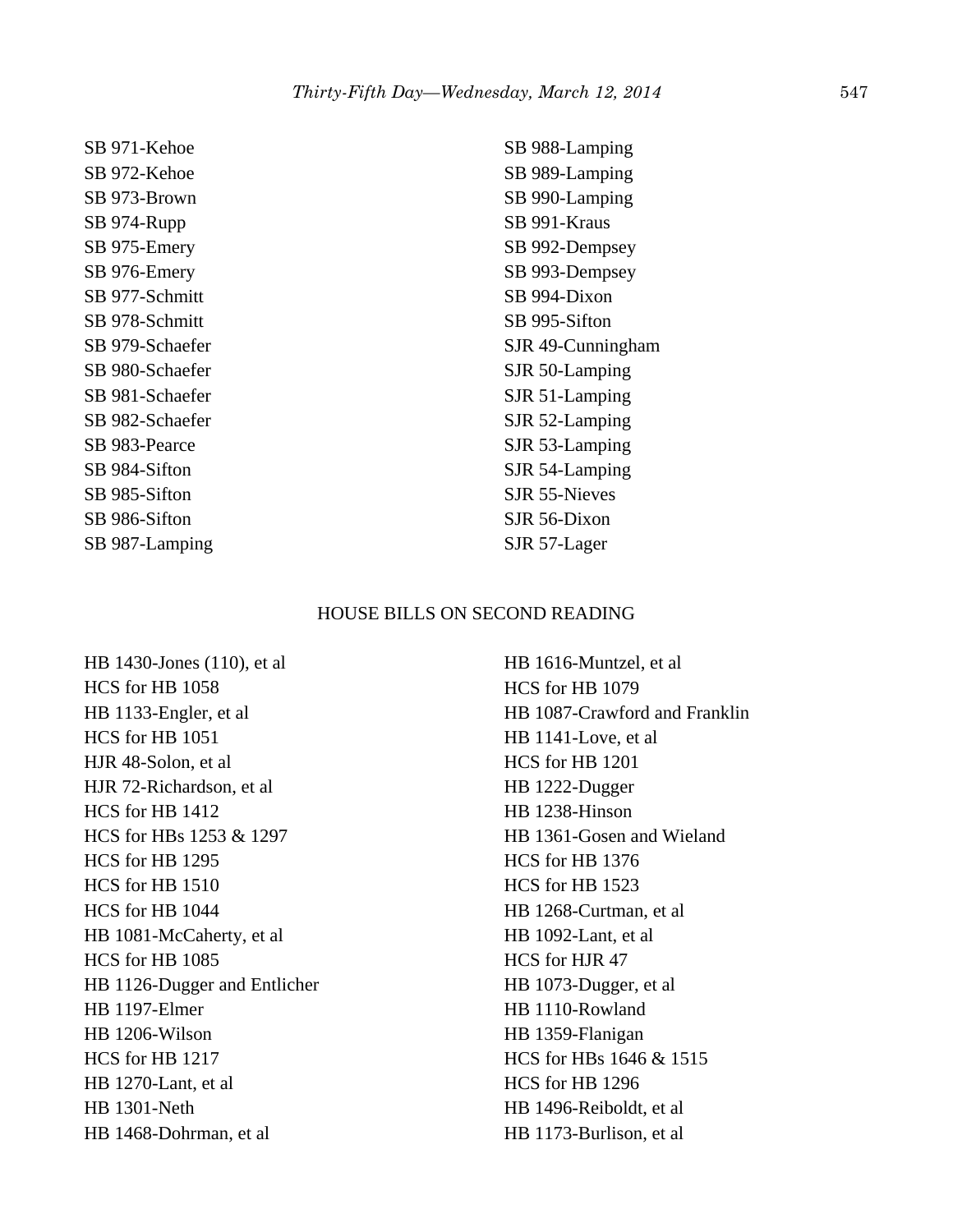HCS for HB 1426 HCS for HRB 1298 HCS for HRB 1299 HCS for HB 1501 HCS for HBs 1310 & 1236 HCS for HB 1261 HB 1495-Torpey and Hicks HB 1435-Johnson

HCS for HB 1459 HCS for HBs 1307 & 1313 HCS for HB 1192 HB 1271-Molendorp, et al HB 1483-Molendorp HB 1086-Gosen HB 1390-Thomson, et al HCS for HB 1710

# THIRD READING OF SENATE BILLS

 1. SS for SCS for SB 666-Schmitt (In Fiscal Oversight) 2. SS for SCS for SB 510-Kraus 3. SB 615-Dixon 4. SCS for SB 612-Schaaf (In Fiscal Oversight)

- 5. SCS for SB 524-Cunningham
- 6. SB 523-Emery

 7. SB 667-Schmitt 8. SB 689-Schmitt, et al 9. SS for SB 691-Wasson 10. SCS for SB 672-Parson 11. SB 773-Rupp 12. SB 859-Brown (In Fiscal Oversight)

13. SB 718-Richard

# SENATE BILLS FOR PERFECTION

- 1. SB 593-Sater, with SCS
- 2. SB 623-Nieves, with SCS
- 3. SB 790-Dixon
- 4. SB 745-Munzlinger
- 5. SB 501-Keaveny
- 6. SJR 34-Emery
- 7. SB 673-Kehoe and Wallingford
- 8. SRB 714-Lager, with SCS
- 9. SB 734-Cunningham
- 10. SB 693-Parson

11. SB 662-Kraus 12. SB 607-Dixon 13. SB 727-Chappelle-Nadal 14. SB 716-Brown, with SCS 15. SB 696-Schaefer 16. SB 564-Chappelle-Nadal, with SCS 17. SB 660-Wallingford 18. SB 675-Kehoe, with SCS 19. SB 712-Walsh, with SCS 20. SB 720-Justus, with SCS

# HOUSE BILLS ON THIRD READING

HB 2014-Stream, with SCS (Schaefer)